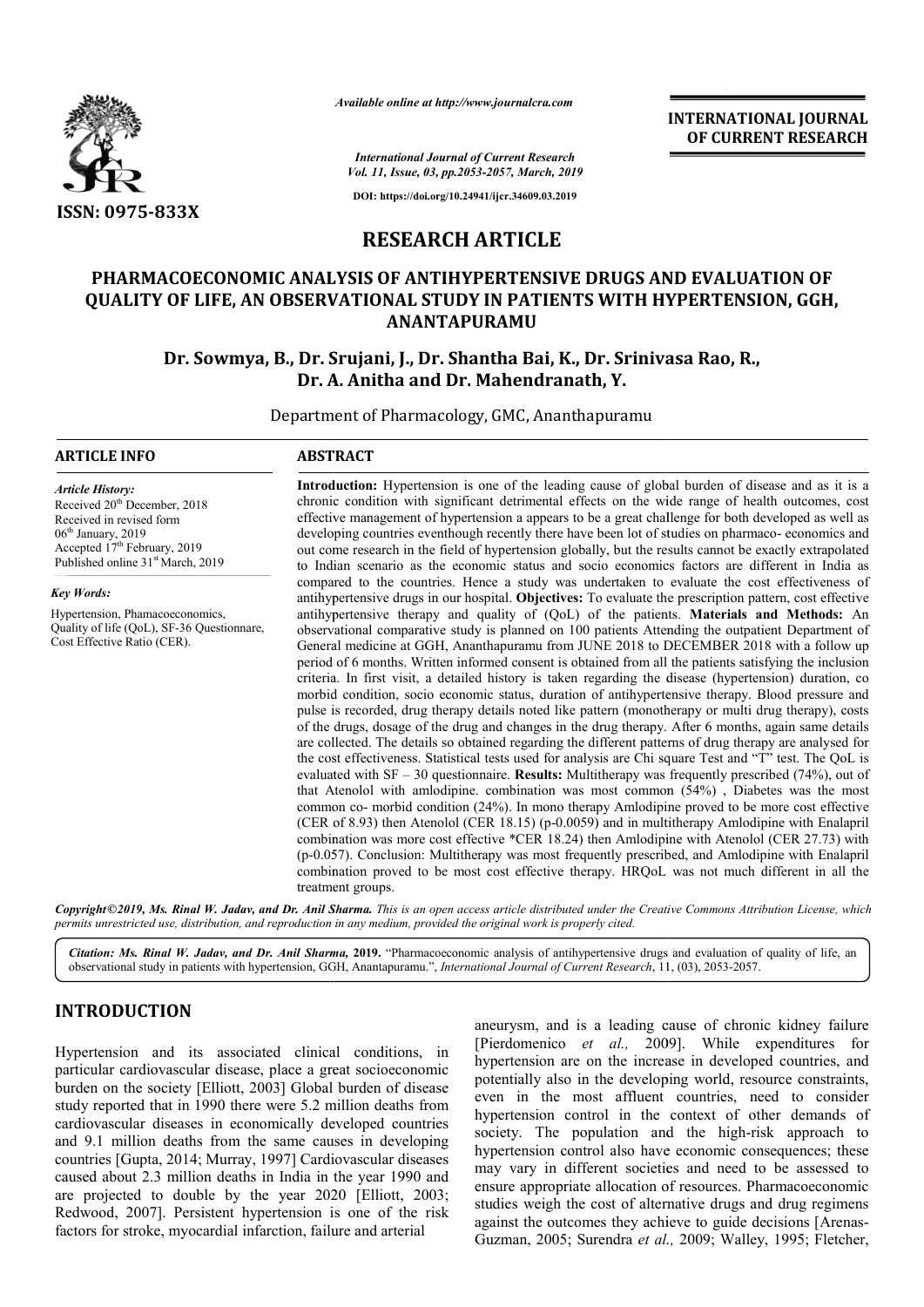1994]. Hence, it is very much necessary to assess the effective therapy and costs of the available intervention strategies to reduce the risks. The purpose of this study is to evaluate the effects and pharmacoeconomics of antihypertensive drugs prescribed in a Tertiary care hospital.

# **MATERIALS AND METHODS**

An observational comparative study is planned on 100 patients Attending the outpatient Department of General medicine, GGH, Ananthapuramu from June 2018 to December 2018 with a follow up period of 6 months. Written informed consent is obtained from all the patients satisfying the inclusion criteria. In first visit, a detailed history is taken regarding the disease (hypertension) duration, co morbid condition, socio economic status, duration of antihypertensive therapy. Blood pressure and pulse is recorded, drug therapy details noted like pattern (monotherapy or multi drug therapy), costs of the drugs, dosage of the drug and changes in the drug therapy. After 6 months, again same details are collected. The details so obtained regarding the different patterns of drug therapy are analysed for the cost effectiveness. Statistical tests used for analysis are Chi square Test and "T" test. The QoL is evaluated with SF – 36 questionnaire.

## **Inclusion Criteria**

- Patients aged > more than 35 years.
- Both male and female
- Patients with comorbidity like diabetes, Hypothyroidism, Coronary artery disease, and Myocardial infarction.
- Patients with any grade of hypertension
- Patients with or without complications of Hypertension.

# **Exclusion Criteria**

- Pregnant women and lactating mother.
- Patients with psychiatric disorders.
- Patients with co morbidity such as renal transplant.

# **RESULTS**

The present study was conducted in the Department of General Medicine in collaboration with the Department of Pharmacology, which included 100 patients with an objective of analyzing the prescription pattern of antihypertensive drugs and to evaluate the cost effective treatment among the prescriptions. After statistical analysis following results were obtained.

# **Age Distribution**

Out of 100 patients,38% were in the age group of 40- 50yrs,31%in 50-60yr,29% were above 60%yrs and only 2% were in the range of 35-40yrs.

## **Table 01. Age Distribution**

| <b>Age Distribution</b> |           |                     |  |
|-------------------------|-----------|---------------------|--|
| Age group               | Frequency | $\%$                |  |
| $35-40$ yrs             |           | $\overline{c}$      |  |
| $40-50$ yrs             | 38        | 38                  |  |
| $50-60$ yrs             | 31        | 31                  |  |
| $>60$ yrs               | 29        | 29                  |  |
| Total                   | 100       | 100                 |  |
| Mean $+$ or- $SD$       |           | $55.17 + or - 10.3$ |  |



## **Sex Distribution**

| <b>Sex</b> | <b>Frequency</b> | $\%$         |
|------------|------------------|--------------|
| Female     | эI               |              |
| Male       | 49               | 49           |
| Total      | 100              | $^{\rm 100}$ |



## **Stage of hypertension**

Out of 100 patients,49% patients were in the stage of prehypertension, 45% were in stage 1 hypertension 4% were in stage 2 and 2%werein stage 3 hypertension.

### **Stages of hypertension**

#### **Table 03. Stages of Hypertension**

| Hypertension    | <b>Frequency</b> | $\frac{6}{9}$ |
|-----------------|------------------|---------------|
| Prehypertension | 49               | 46            |
| Stage 1 HTN     | 45               | 45            |
| Stage 2 HTN     |                  |               |
| Stage 3 HTN     |                  |               |
| Total           | 100              |               |

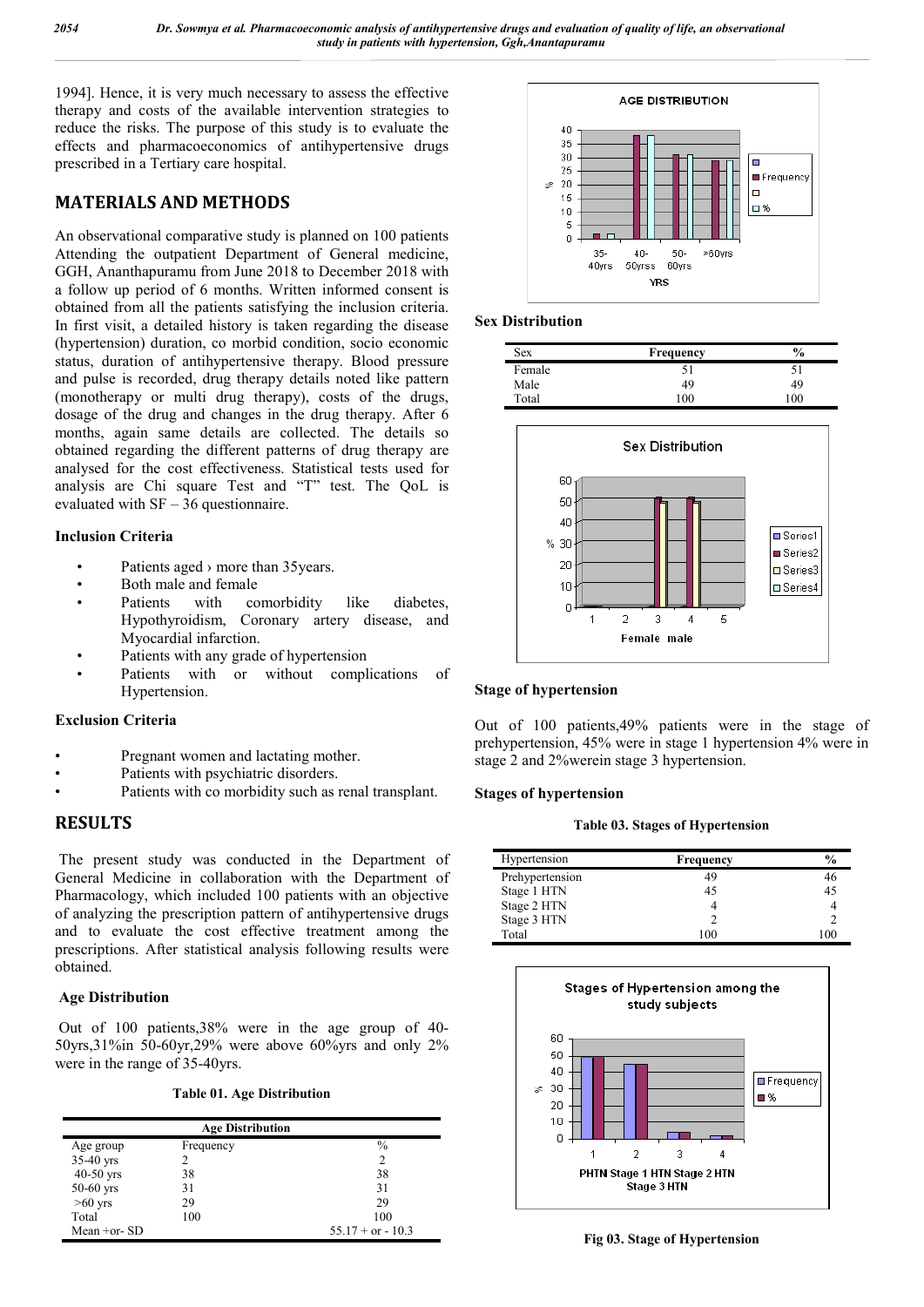# **Duration of Hypertension**

Out of 100 patients,76% patients had hypertension since 6- 10yrs, 16% since 11-15yrs, 5% since 0-5yrs and only 3% had it since last 16-20 yrs. With the mean duration of  $8.67 +$  or – 2.89yrs.

#### **Duration of hypertension among the study subjects**

## **Table 04. Duration of Hypertension**

| <b>Duration</b> | <b>Frequency</b> | $\frac{0}{0}$      |
|-----------------|------------------|--------------------|
| $0-5yrs$        |                  |                    |
| $6-10$ yrs      | 76               | 76                 |
| $11-15$ yrs     | 16               | 16                 |
| $16-20$ yrs     | 3                | 3                  |
| Total           | 100              | 100                |
| Mean + or - SD  |                  | $8.86 + or - 2.89$ |



**Fig 04. Duration of Hypertension**

## **Comorbid Conditions**

Out of 100 patients,75%patients did not have any co-morbid condition along with hypertension, 24% had Diabetes mellitus(DM), and only 1% patient had cancer.

### **Comorbid Condintions**

| Co-morbidity      | Frequency | $\frac{0}{2}$ |
|-------------------|-----------|---------------|
| Carcinoma         |           |               |
| Diabetes Mellitus | 24        | 24            |
| No co-morbidities | 75        | 75            |
| Total             | (1)       | $\Omega$      |



# **Complications associated with hypertension**

Out of 100 patients,92% patients did not have any complications associated with hypertension, 5% patients had IHD (ischemic heart disease), 2% had CVE (cerebrovascular events like stroke), and 1% had LVF (left ventricular failure).

#### **Complications among the study subjects**

#### **Table 06. Complications**

| Complications            | Frequency | ∕∩ |
|--------------------------|-----------|----|
| Cerebrovascular events   |           |    |
| Ischemic Heart Disease   |           |    |
| Left Ventricular failure |           |    |
| No complications         | 92        | 92 |
| Total                    | (1)       |    |



**Fig 06. Complications**

**Type of therapy prescribed:** Out of 100 prescripitions, 74% were Multi-therapy and 26% were Monotherapy.

# **Type of anti-hypertensive therapy used by yhe study subjects**

**Table 07. Type of Therapy**

| <b>Therapy</b> | Frequency | $\frac{6}{9}$ |
|----------------|-----------|---------------|
| Monotherapy    | 26        | 26            |
| Multitherapy   | 74        | 74            |
| Total          | 100       | $00^{\circ}$  |

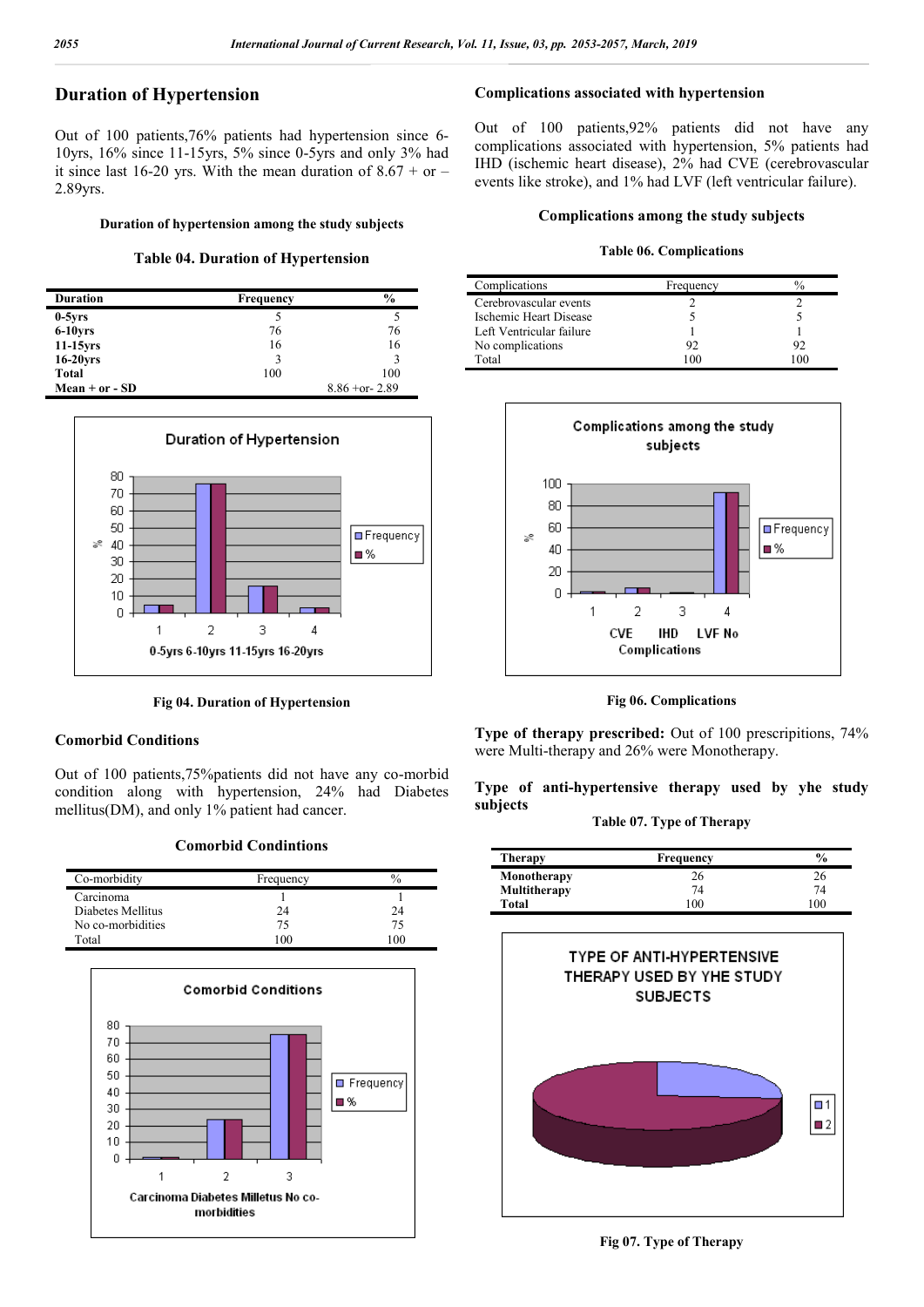**Number of drugs per prescription:** Out of 100 prescription, 71% prescriptions had 2 drugs, 26% were monotherapy and only 3% prescriptions contained 3 drugs.

## **Table 08. Number of drugs**

**Number of antihypertensive drugs used by the study subjects**



**Fig. 08. Number of drugs per prescription**

**Prescription Patterns:** Out of 100 prescriptions, combination of AT+AM was most frequently (57%) prescribed, followed by AM (21%), AM+EN (9%), AT (5%),AT+AM+TL(3%), AT+TL(2%) and EN+DR (2%) and least percentage of AT+EN with  $(1\%)$ .

# **Combination of antihypertensive drugs used among the study subjects**

**Table 09. Prescription patterns**

| Combination of drugs | Frequency | $\%$ |
|----------------------|-----------|------|
| AMLODIPINE[AM]       | 21        | 21   |
| ATENELOL[AT]         |           |      |
| AT, AM               | 57        | 57   |
| AM,EN                |           |      |
| AT,TL                |           |      |
| EN, DR               |           |      |
| AT,EN                |           |      |
| AT, AM, TL           |           |      |
| <b>TOTAL</b>         | 100       | 100  |



**Fig 09. Prescription patterns**

## SUMMARY

 Present study was undertaken with the objective of analysing prescription pattern and pharmacoeconomic evaluation of antihypertensive drugs along with quality of life in 100 patient, attending General medicine OPD at GGH Ananthapuramu.

 Ethical clearance was obtained from IEC, GMC, Ananthapuramu.

 Every patient in the study was thoroughly explained about the study and a written informed consent was taken.

 The date collection had two sessions, one reading taken at first visit and next after 6 months. Details regarding drugs, their costs and physical as well as mental health dimensions were assessed.

 After the statistical analysis of the data collected results showed that multitherapy was most frequently prescribed in monotherapy group Amlodipine was more cost effective than Atenolol and in multitherapy group Amlodipine with Enalapril combination was more cost effective than Amlodipine with Atenolol combination. Not much difference was observed in quality of life in patients of both groups in monotherapy and multitherapy.

## LIMITATIONS OF THE STUDY

1) Sample sizes in the comparison groups were not equal. Study included 100 OPD patients, after recruitment the patients were analysed for the prescriptions and then data's were compared in most common prescriptions in both mono-therapy and multi-therapy.

2) Patients had a follow up for 6 months, in which two times data were recorded ,first time and then after 6 months. Follow up could have been extended and number of data collection sessions would have been increased, so as to get the consistent data. But due to feasibility problem follow up period was restricted for 6 months

3) Indirect and intangible costs were not much focused, as the study involved the OPD patients with more or less similar indirect costs.

4) Comparison of cost effective analysis in the group with comorbidity and without comorbidity was not done.

# **REFERENCES**

- Arenas-Guzman R., Tosti A., Hay R., Haneke E. 2005. Excellence. Pharmacoeconomics – an aid to better decision-making. *J Eur Acad Dermatol Venereol.,* 19 Suppl 1:34-9.
- Elliott WJ. 2003. The economic impact of hypertension. J Clin Hypertens (Greenwich).53 Suppl 2:3-13.
- Fletcher A. 1994. Economics of hypertension control: A statement by the world hypertension league. *J Hum Hypertens,* 8:789-95.
- Gupta R., Rastogi P., Hariprasad D., Mathur B., Bhardwaj AK. 2014. Coronary Heart Diseases and Risk Factors in Rural Populations of India. South Asian J Prev Cardiol. Available from: http://www.sajprevcardiology.com/